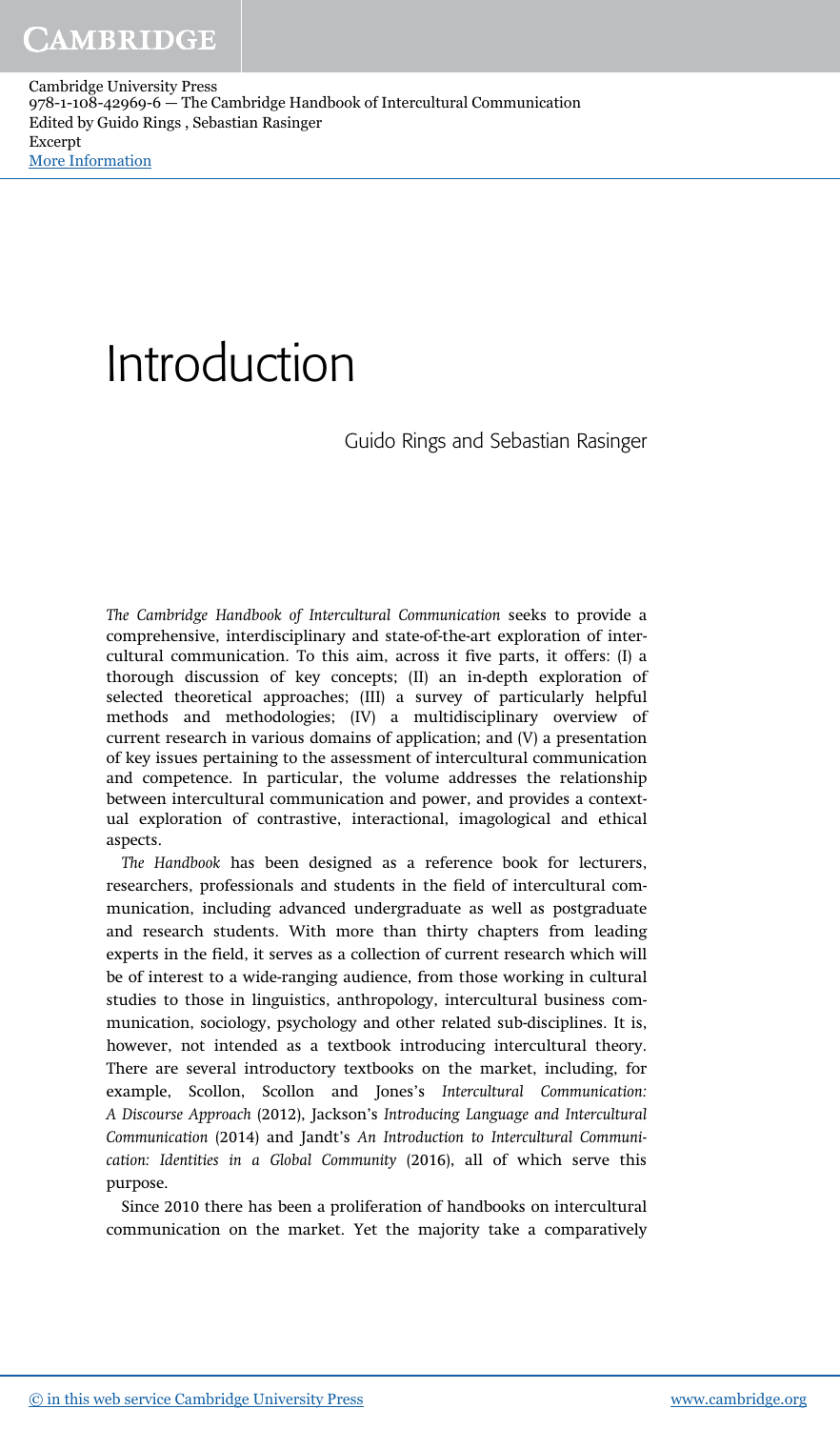narrow approach to the topic, often with a linguistic focus. We would like to propose a more comprehensive and interdisciplinary volume that explores contrastive, interactive, imagological and interlingual approaches to intercultural communication within the context of power structures that shape cultural encounters. The groundwork for such an integrative approach has been laid by Stuart Hall's discussion of different portrayals of culture from different positions of power (1980 [1973]; 1985) and by Homi Bhabha in *The Location of Culture* (2010 [1994]). In that seminal work, Bhabha elaborates on the 'problem of cultural interaction [at the] boundaries of culture, where meanings and values are (mis)-read or signs are misappropriated' (p. 50), which leads directly to questions of basic misunderstanding examined in particular by contrastive and interactional approaches. On the other hand, his discussion of the construction of cultural difference as a consequence of 'the attempt to dominate in the name of a cultural supremacy' (p. 34) enhances critical interrogations of stereotyping, discrimination, racism and actual mechanisms of exclusion, which are more frequently addressed by imagological approaches.

Unfortunately, in the development of intercultural communication as an academic discipline, and consequently in most handbooks, readers and course books, the link between these aspects has often been overlooked. There are numerous reasons for this, but the marginalization of power questions in the discipline, which has repeatedly been highlighted by Nakayama (e.g. Halualani & Nakayama, 2010: 5), correlates in our opinion with a frequently rather narrow contrastive focus on two or more national cultures in the search for a quick fix to diplomatic and business relations from the 1950s to the 1990s. It also correlates with the similarly limited attention given to differences in speech acts within interpersonal interaction for the purpose of detailed linguistic analysis and application. On the other hand, imagological studies have far too frequently stopped at levels of deconstruction with relatively little concern for the development of applied solutions to day-to-day challenges in cultural encounters.

In contrast, this volume aims to transfer the debates of power relations to contemporary monocultural settings, within which we see a need to consider contrastive, interactional and imagological approaches to intercultural communication as well as their interdependence in a much more balanced framework. Based on original contributions to the field, *The Handbook* takes a genuinely interdisciplinary approach to examining current developments in the field. It is divided thematically into five parts: Part I *Introducing Intercultural Communication* (Chapters 1 to 4); Part II *Theoretical Approaches* (Chapters 5 to 11); Part III *Methods* (Chapters 12 to 21); Part IV *Application* (Chapters 22 to 29); and Part V *Assessment* (Chapters 30 to 32).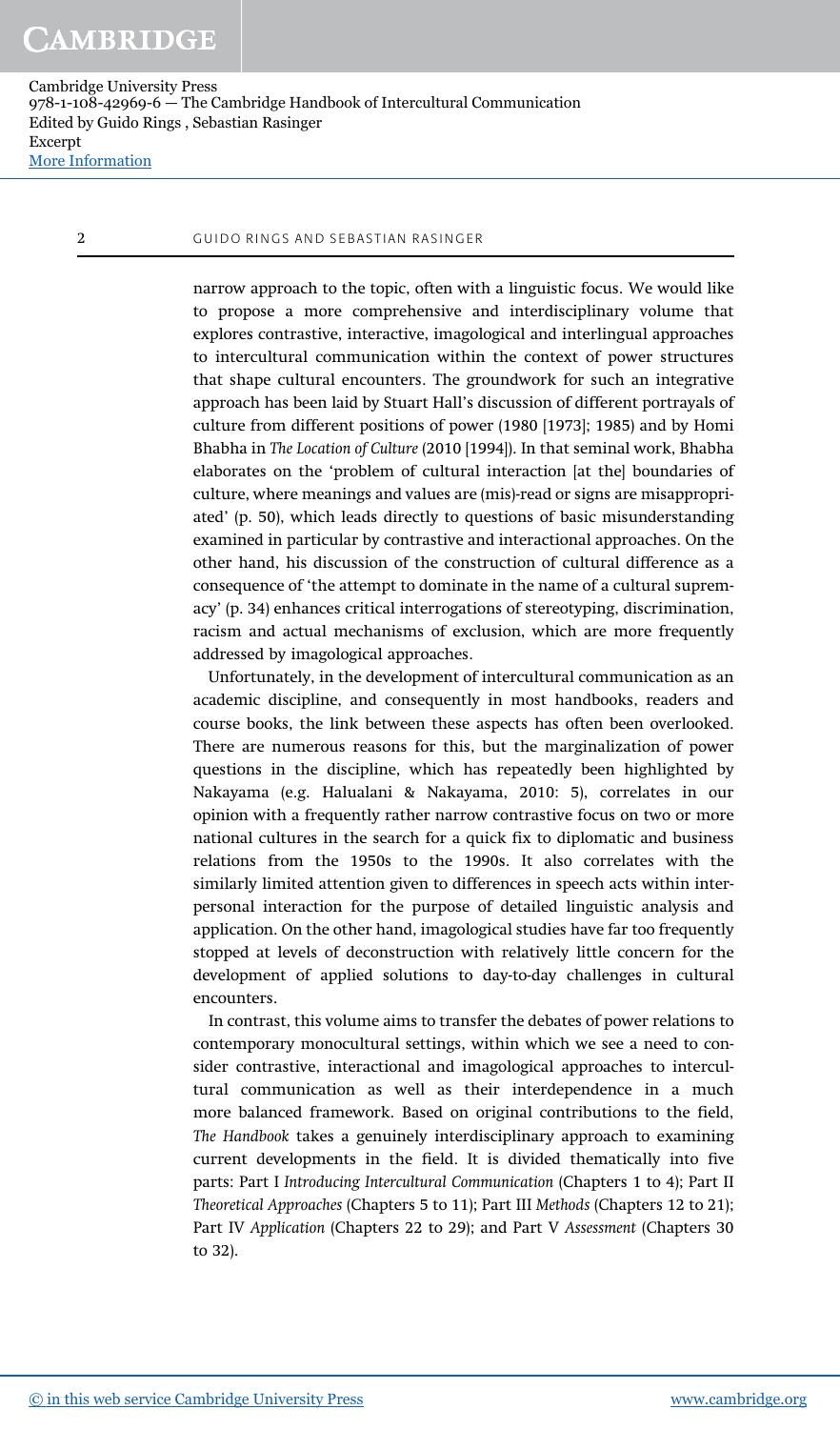**CAMBRIDGE** 

Cambridge University Press 978-1-108-42969-6 — The Cambridge Handbook of Intercultural Communication Edited by Guido Rings , Sebastian Rasinger Excerpt [More Information](www.cambridge.org/9781108429696)

*Introduction* 3

## 1 Introducing Intercultural Communication

This first part examines some key concepts used in critical discussions in the field. In the first chapter, 'What is Culture?', Werner Delanoy explores different definitions of culture both in their historical context and with regard to future developments in intercultural communication. As an advocate of a dialogic approach, the author argues in favour of non-essentialist and power-critical perspectives in line with a (post-)humanistic and cosmopolitan agenda.

In the second chapter, Jan D. ten Thije addresses the foundational question of the field in 'What is Intercultural Communication?'. His chapter explores the spectrum of scientific and societal issues referred to as intercultural communication by pointing out five different theoretical and methodical approaches. First, he discusses the interactive approach which investigates intercultural (face-to-face) interaction. He then focuses on approaches that compare and contrast cultural and linguistic systems, before discussing those that consider collective and national images of 'self' and 'other' by analysing cultural representations in various forms of (computer-mediated) communication. A fourth approach comprises studies into multilingualism and linguistic diversities, and finally, the transfer approach integrates knowledge, attitudes, capacities, reflectivity and motivation in learnable intercultural competencies. Ten Thije elaborates on the interfaces and interrelations of these approaches in how they address the notion of 'intercultural mediation'.

In the third chapter, 'Rethinking Intercultural Competence', Jürgen Bolten explores intercultural competence as a form of general 'action competence', which is implemented in intercultural, i.e. uncertain contexts. In the context of increasing social mobility at nearly all levels and in most professions, intercultural competence is highlighted as more relevant today than ever before. However, that relevance correlates with a 'rethinking' of the concept, within which intercultural competence research has to expand its own horizons by integrating the hitherto still dominant focus on national cultural diversity into the much more complex field of micro-cultural diversity.

The first part concludes with Heinz Antor's chapter on 'Interculturality or Transculturality?' (Chapter 4), which discusses the common ground of two related concepts that are frequently presented as fundamentally different. Antor presents the diverse terminology used to describe contact situations between two or more cultures by focusing on Wolfgang Welsch's seminal discussions of multi-, inter- and transculturality and the different conceptualizations of culture they are based on. The controversy sparked by Welsch is shown to have substantially enhanced a process of differentiation in the course of which cultures are no longer seen in binary terms or as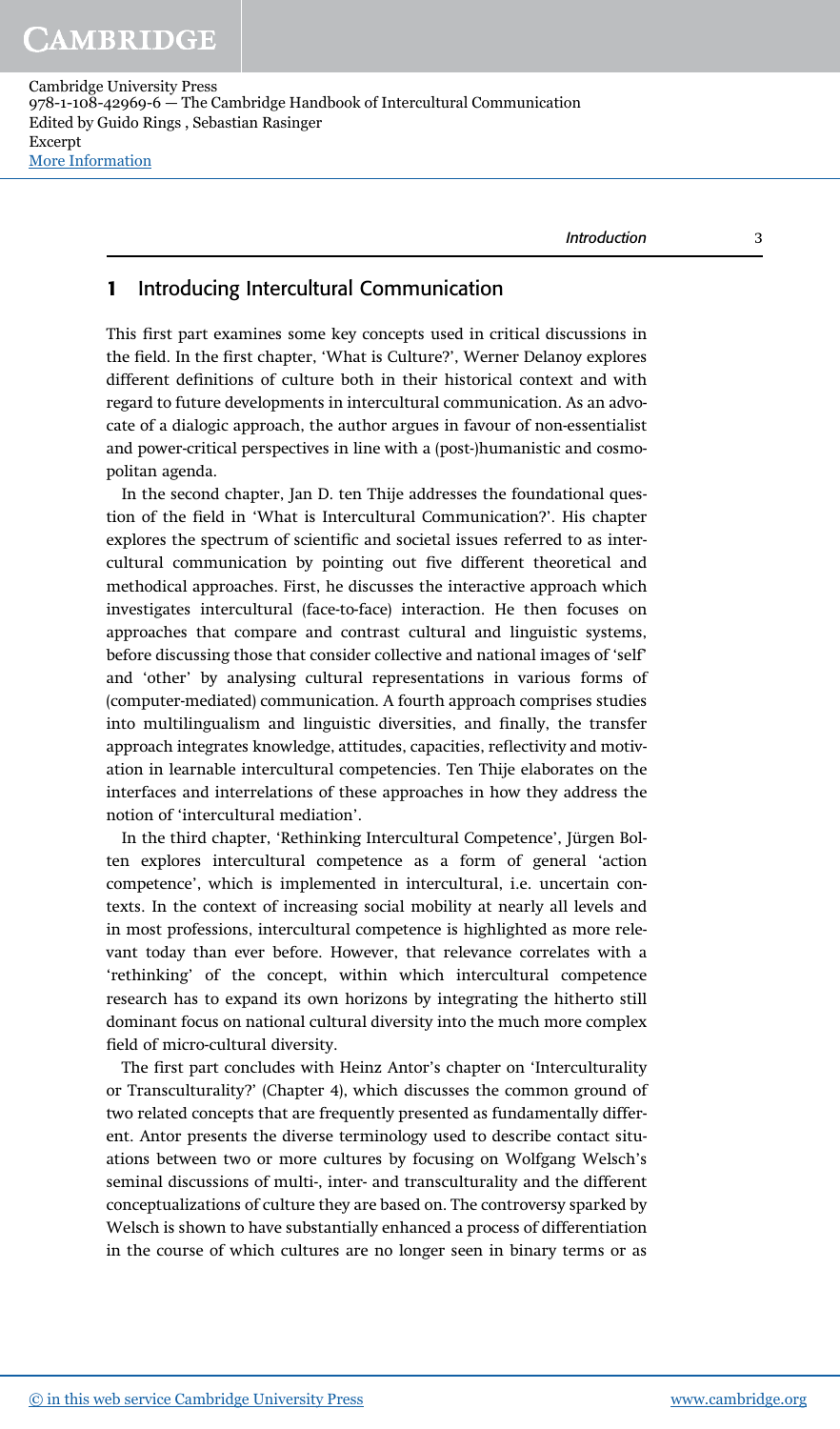separate and relatively homogeneous spheres but rather as interlinked networks, an insight which turns a clear-cut differentiation between interculturality and transculturality into a highly complex and problematic undertaking. The anthropological and psychological dimensions of cultural concepts are shown to arise from the need of human beings as patternbuilding and storytelling animals to position themselves by defining identities and alterities in a diverse environment which makes essentialist ontological self-definitions impossible. That the conceptualization of the world as an increasingly hybrid and transcultural one is not an abstract glass bead game, but rather has very concrete material, social and political consequences, is demonstrated with reference to several topical and historical examples. Antor then explores the connections between notions of cosmopolitanism and different conceptualizations of difference, particularism and universalism and their relevance, before discussing the ethical dimensions of different ways of categorizing cultures and their implications for developing intercultural and transcultural competence as the basis for constructing a peaceful and dialogic future of togetherness in difference.

# 2 Theoretical approaches

Part II offers an in-depth exploration of selected theoretical approaches in the field. In 'Critical Intercultural Communication and the Digital Environment' (Chapter 5), Thomas K. Nakayama discusses the importance of 'critical intercultural communication', an approach that he has proposed, defined and very substantially developed, with particular regard for interactions in an environment increasingly shaped by Facebook, Twitter, Instagram and Snapchat. Despite the rise of the network society, little attention has been paid to the ways that social media influence intercultural communication. The chapter seeks to remedy that by introducing examples that allow for an in-depth exploration of the ways that social inequality is reinforced in the digital environment, as well as the ways that people utilize social media to resist that inequality.

In 'From Shared Values to Cultural Dimensions: A Comparative Review' (Chapter 6), Elizabeth A. Tuleja and Michael Schachner explore a substantial number of very influential contrastive approaches, from Hofstede and the GLOBE study to work by Schwartz, Inglehart and Minkov. The chapter discusses these approaches from both a conceptual as well as a methodological point of view and points out the continued need for multiple perspectives on cross-cultural research in a polycultural world. Rather than opting for an either/or solution, the authors suggest that researchers, educators and practitioners such as communication consultants, want to choose the theory that best suits their needs in a given context.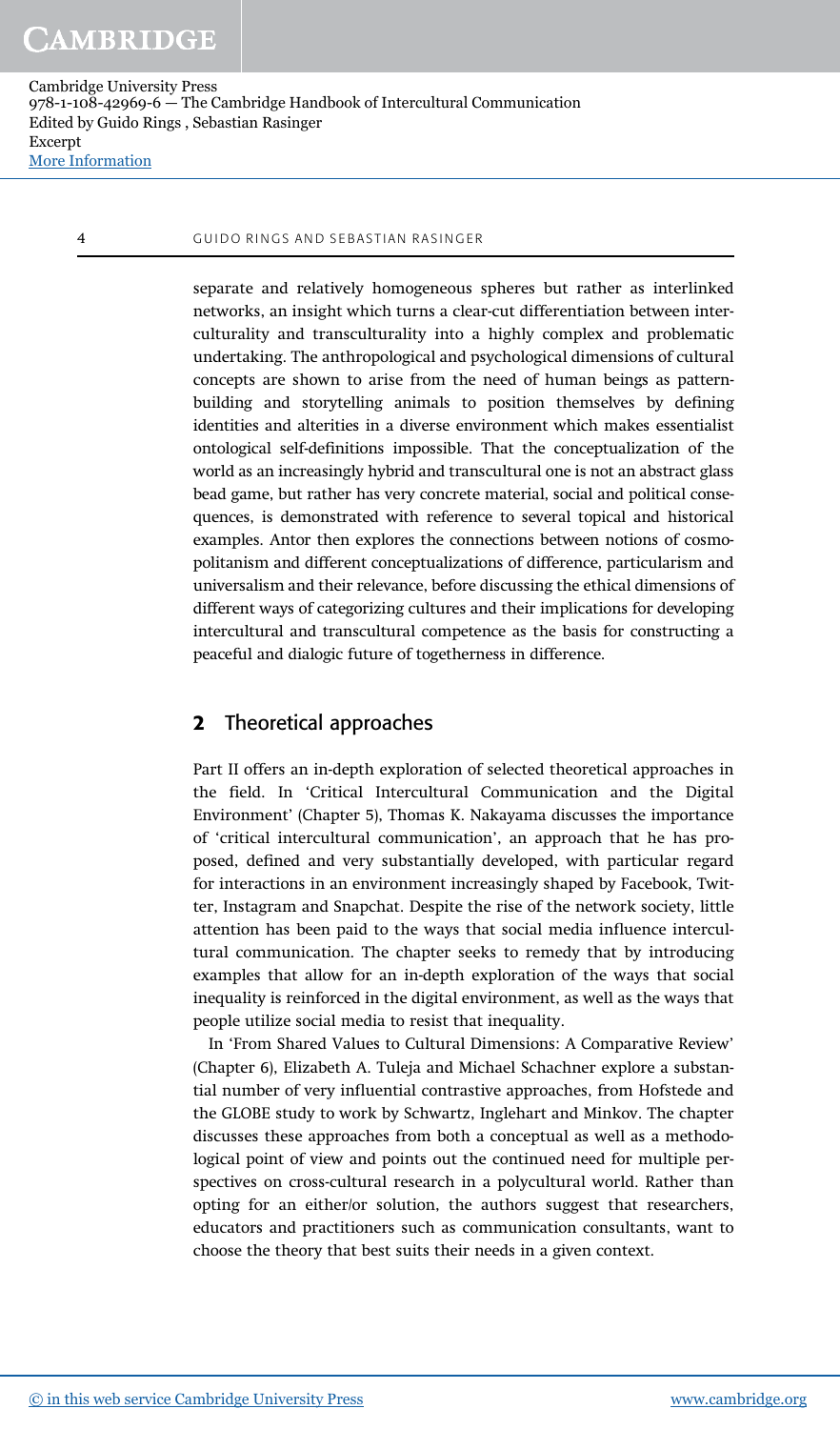#### *Introduction* 5

In the seventh chapter, 'Towards Integrative Intercultural Communication' (Chapter 7), Liisa Salo-Lee highlights the need to transform academic and professional work in intercultural communication, which is still largely shaped by the multidisciplinary coexistence of different approaches. Her chapter presents 'integrative intercultural communication' as a proposal for an interdisciplinary approach to research and practice, which places intercultural dialogue at its core and stresses intercultural communication as an ongoing process of learning in exchange. This approach aims to provide researchers with supporting concepts and tools, e.g. the use of the rhizome as a metaphor for culture and nexus analysis as a method for cultural analysis, to tackle the complexities of the field.

The next three chapters explore the importance of literary, psychoanalytic and sociological approaches to intercultural communication. Birgit Neumann's chapter, 'The Power of Literature in Intercultural Communication' (Chapter 8), focuses on the specificities of literature, i.e. its distinct poetic and affective potential, to create and negotiate concepts of self and otherness, which underlie processes of intercultural communication. This includes close readings of identity constructs in Andrea Levy's *Small Island* (2004) and Teju Cole's *Open City* (2011), which illustrate how literary representations may promote, trouble or problematize intercultural communication. In 'Psychoanalytic Approaches to Memory and Intercultural Communication' (Chapter 9), Jolanta A. Drzewiecka advances a psychoanalytic discursive approach to the analysis of public memories of the Other. This includes an overview of memory studies in communication, an introduction to key concepts of Lacanian psychoanalysis and a discussion of a psychoanalytic approach examining representations of violence committed against Jews by gentiles in Poland and its implications for engaging knowledge and critical learning. Uttaran Dutta and Judith N. Martin's chapter on 'Sociological Approaches to Intercultural Communication: Exploring the "Silent Zones"' (Chapter 10) identifies influential sociological concepts and methods across various paradigmatic approaches, including the influential concept of Simmel's 'stranger' as well as the contributions of European critical sociologists (e.g. Habermas, Foucault). In particular, this chapter is a plea for more attention to the 'silent zones' in intercultural communication research – the geographical and conceptual gaps in current scholarship. It identifies historically under-researched topics (e.g. hidden/forbidden cultural practices, posthumanism) and addresses issues of socioeconomic and structural disparities particularly in the silent zones of the Global South region. The aim is to incorporate community authorship, alternate wisdoms and, ultimately, facilitate meaningful societal changes towards plurality, sustainability and the ecology of culture and languages.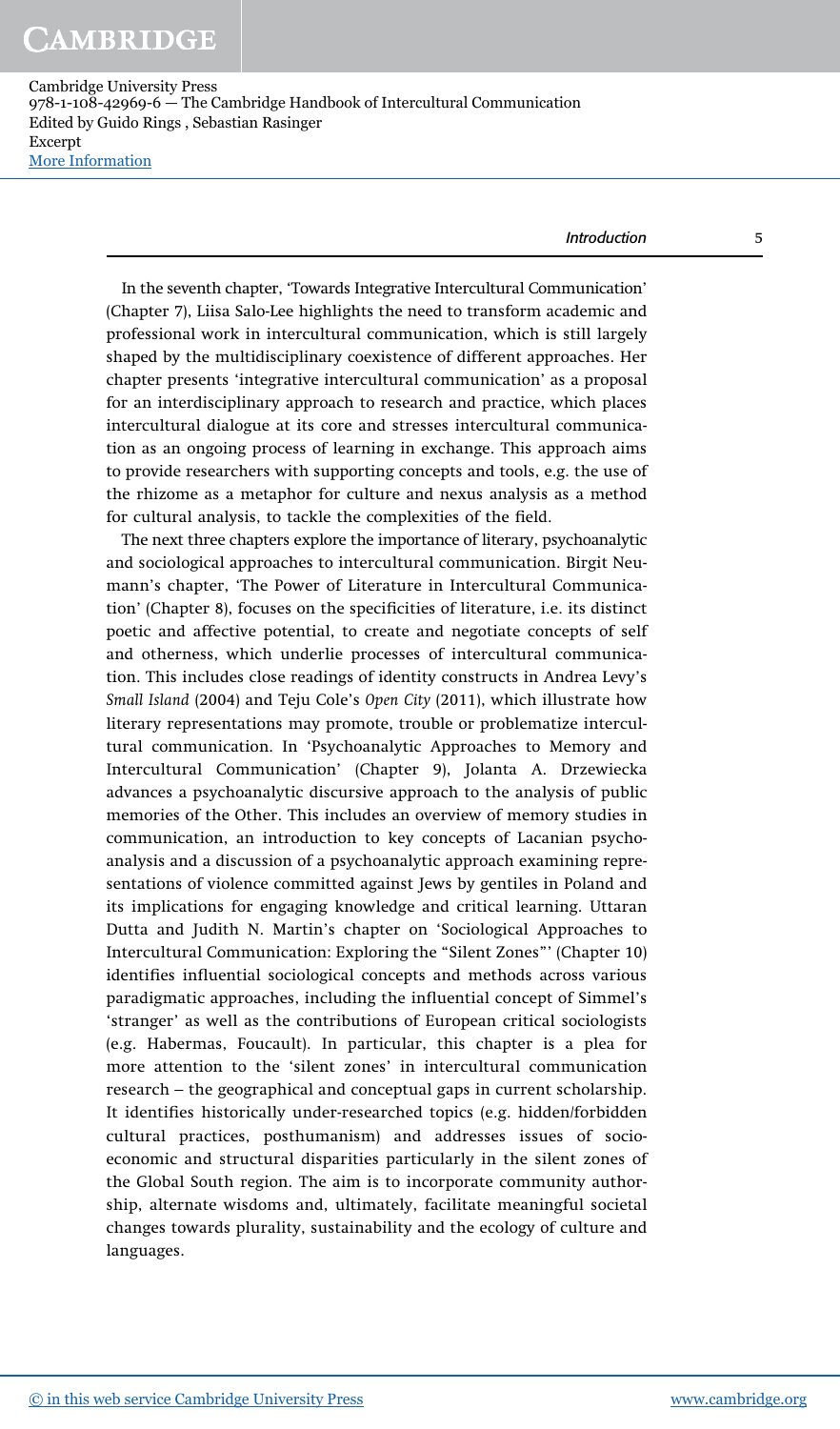In closing Part II, Richard Evanoff's chapter, 'Introducing Intercultural Ethics' (Chapter 11), examines aspects that are key for most of the approaches mentioned above. Intercultural ethics is here defined as the process by which people from different cultures negotiate the norms that will govern relations between them at a variety of levels, including interpersonal, intergroup and international. The chapter then discusses descriptive, normative and meta-ethical directions as three main methodological approaches to intercultural ethics, and it concludes by considering how intercultural dialogue on ethics might be conducted. In particular, Evanoff suggests that it may be possible for people from different cultures to co-create ethical norms on the basis of 'third cultures'.

## 3 Methods

The third part provides a survey of methods and methodologies in intercultural communication. In line with Nakayama's plea to focus more on the continuities and discontinuities in power relations (Part II, Chapter 5), Lara Martin Lengel, Ahmet Atay and Yannick Kluch propose in their chapter, 'Decolonizing Gender and Intercultural Communication in Transnational Contexts' (Chapter 12), to theorize decolonization as a framework that emphasizes empowerment through the potential to reframe and re/envision history. The aim is to break away from dominant Western and US-centric ways of studying culture, communication and identity and the relationships among them, including especially the construction and performance of gender. This chapter also presents methodological strategies for critical intercultural communication research, particularly with focus on the intersectional nature of gender, identity, culture and power.

Peter Stockinger's chapter on 'Migration in the Digital Social Mediasphere' (Chapter 13) provides a comprehensive theoretical and methodological framework for describing and interpreting audiovisual media as 'tools' for producing and communicating cultural images in the form of 'common cultural topics'. This could be regarded as a potentially very fruitful way to take research on cultural values further (e.g. Tuleja & Schachner, Part II, Chapter 6) and it includes the elaboration of a research methodology based on structural semiotics and discourse analysis to deal with audiovisual corpora diffused on digital media platforms. More specifically, the author's aim is to reconstruct the 'meaning landscape' of cultural images of migration based on a canon of 'topoï', which are used to produce, communicate, share and advocate cultural visions of the other. The chapter interprets such cultural representations through a corpus of 150 videos uploaded to YouTube and identifies them as folk culture frameworks, which are particularly popular with so-called millennials and post-millennials.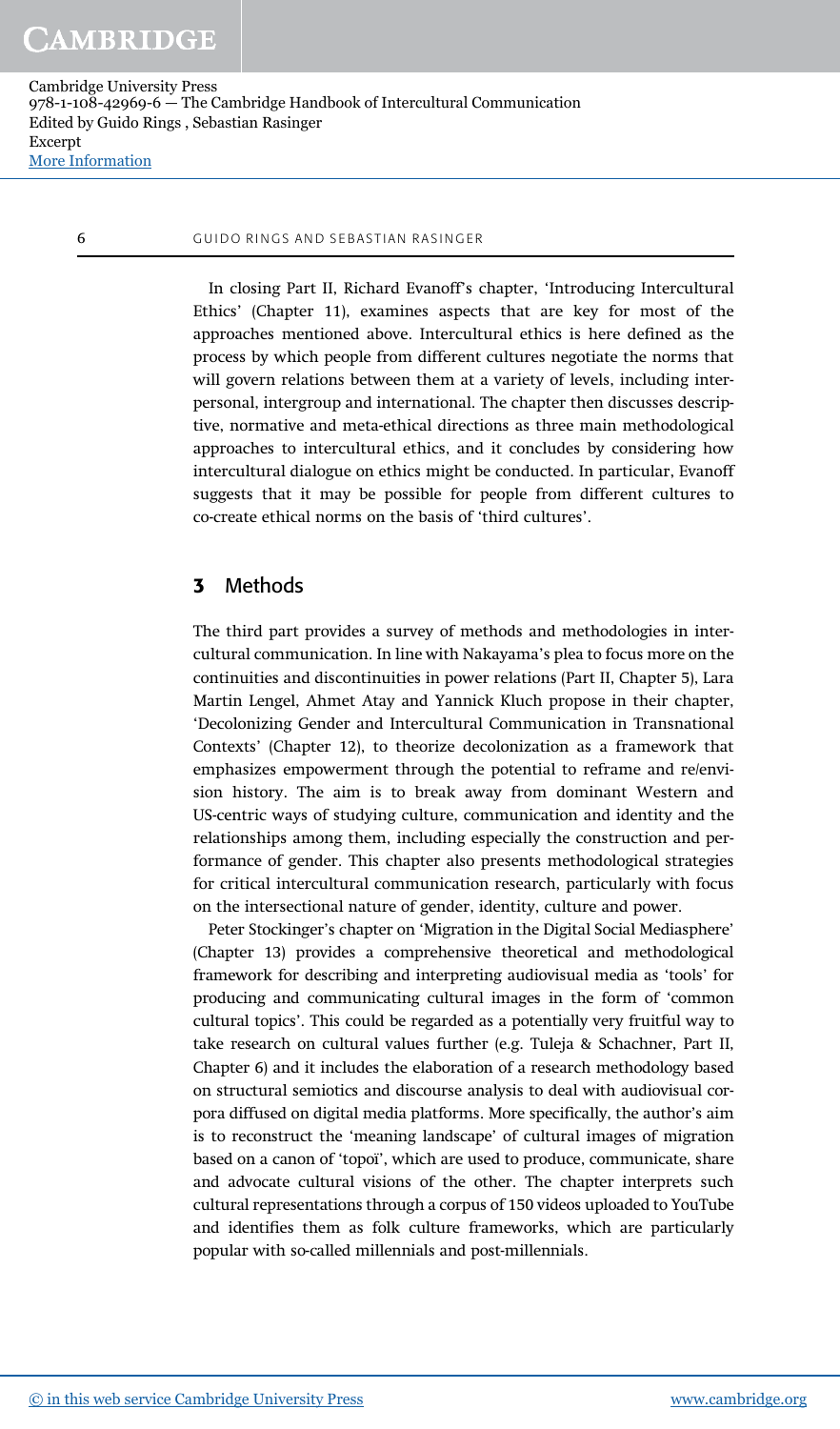### *Introduction* 7

Similar to Salo-Lee's call for an integrative, multidisciplinary approach to intercultural communication (Part II, Chapter 7), Claus Ehrhardt in his chapter on 'Linguistic Politeness' (Chapter 14) proposes an approach that considers politeness as an integrative part to intercultural communication. Intercultural communication and politeness, Ehrhardt argues, are both theoretical models and social practices, with politeness forming one of the most prominent links between languages, cultures and communication, allowing for deeper understanding of intercultural communication. At the same time, he calls for more extensive empirical work to fully explore the dynamics of social relations in intercultural communication.

The next three chapters link up to Neumann's exploration of the power of literature (Part II, Chapter 8), but they take her ideas on the intercultural potential of narratives in three different directions: intercultural German studies, storytelling and cinema. Gesine Lenore Schiewer's chapter, 'Contemporary Literature and Intercultural Understanding' (Chapter 15), explores approaches within intercultural German studies, which combine literary studies and communication research, to assess how dialogue competences and intercultural understanding can be trained by working with literary texts. After a presentation of selected research on intercultural communication, language learning and literature as well as a discussion of appropriate communication theories, the chapter examines selected literary texts and their potential for intercultural understanding. This leads to suggestions for applied work in the context of secondary schools, university courses, teacher training and communication training.

In 'Enhancing Intercultural Skills through Storytelling' (Chapter 16), Stephan Wolting explores storytelling as an essential contribution to the development of intercultural skills, knowledge and competences. In the light of research on individual and collective formations of identity, the author comes to the conclusion that the significance of storytelling is likely to increase in the medium and long term. Moreover, contemporary cultural and memory studies as well as research in creative and autobiographical writing highlight storytelling as an innovative and sustainable area for the development of intercultural communication.

Joanne Leal's chapter, 'Cinema as Intercultural Communication' (Chapter 17), investigates how far and how exactly cinema is able to offer a representational counterbalance to conservative notions of national belonging and exclusionary constructions of what social cohesion should mean. It considers these issues mainly within a Western European framework, asking what film can do to promote intercultural sensitivities within contemporary European contexts in which attitudes to the impact of globalization and particularly the transnational movement of people are often ambivalent and sometimes actively hostile. In particular it examines critical assessments of the positive intercultural impact of watching foreign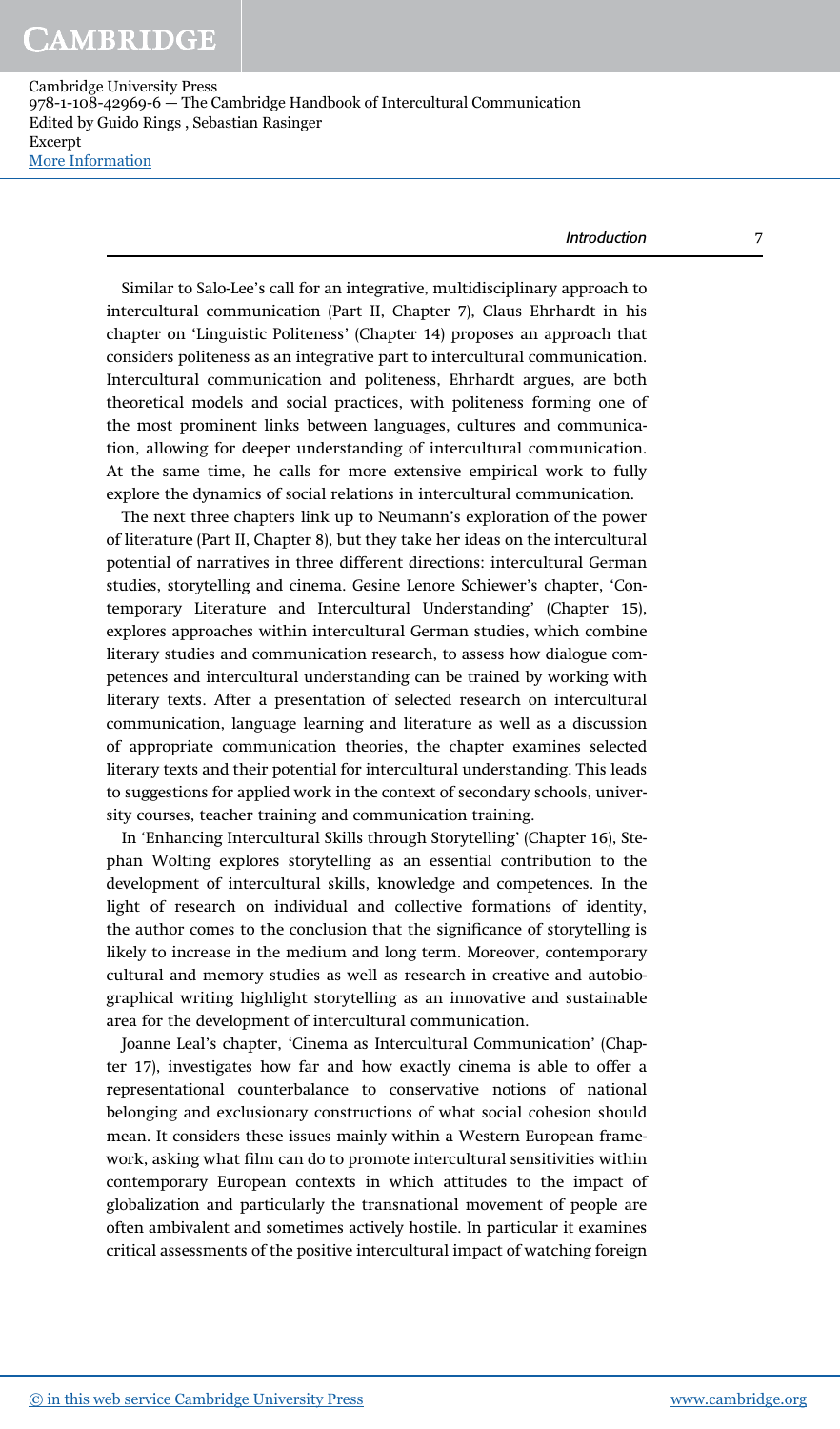cinema, the possible political effects of films which encourage empathetic responses to transnational tales contained in generically familiar forms and the critical potential of two kinds of film which uses less conventional cinematic means to represent a globalized social world.

In 'Intercultural Memory and Violence in Jewish Literature' (Chapter 18), Verena Dolle examines memories written down in exemplary fictional and referential (factual) texts by Jewish Latin American writers, especially Alberto Gerchunoff's *Los gauchos judíos* (1910/1936, Argentina), Margo Glantz's *Las genealogías* (1981, Mexico) and Bernardo Kucinski's *K.* (2011, Brazil). Her chapter combines ideas of narrative power (Neumann, Part II, Chapter 8) and intercultural memories (Drzewiecka, Part II, Chapter 9) to analyse texts that address Jewish migration and adaptation to new countries. This leads to an elaboration of cultural memory of the Jewish minority in twentieth-century Latin America and highlights a strong correlation with the memory of the majority. By exploring the subjectivity and polyphony of memory reflected in literary texts, the chapter gives voice and visibility to competing narratives that stress crucial aspects in the interaction between different cultures.

Antonio López Peláez and Emilio José Gómez Ciriano's chapter, 'Intercultural Communication in Social Work Practice' (Chapter 19), draws on key ideas explored by Dutta and Martin (Part II, Chapter 10) and applies them to social work, a field that has until recently been largely neglected in intercultural communication research, although social work practice has been fundamentally shaped by international migration and globalization. López Peláez and Gómez Ciriano analyse the different frameworks within which intercultural communication is now placed in the field of social work, especially with regard to intercultural mediation. Their chapter then focuses on the extent to which intercultural communication is present in the different degrees in social work and social care studies in Spain, before it examines examples of intercultural communication in social work practice and concludes with recommendations for social workers.

The next two chapters draw on key ideas elaborated by Evanoff (Part II, Chapter 11), especially on the plea to negotiate cultural norms that govern relations between people at different levels, which correlates with the development of intracultural and intercultural competence. In 'Intercultural Education in Study Abroad Contexts' (Chapter 20), Jane Jackson rejects the assumption that tertiary students who participate in a study abroad programme will always become more interculturally competent, globalminded and proficient in a second language. Drawing on contemporary research findings, her chapter gives reasons for strikingly different sojourn outcomes and develops a rationale for intercultural interventions at all stages of the study abroad cycle: pre-sojourn, sojourn and post-sojourn.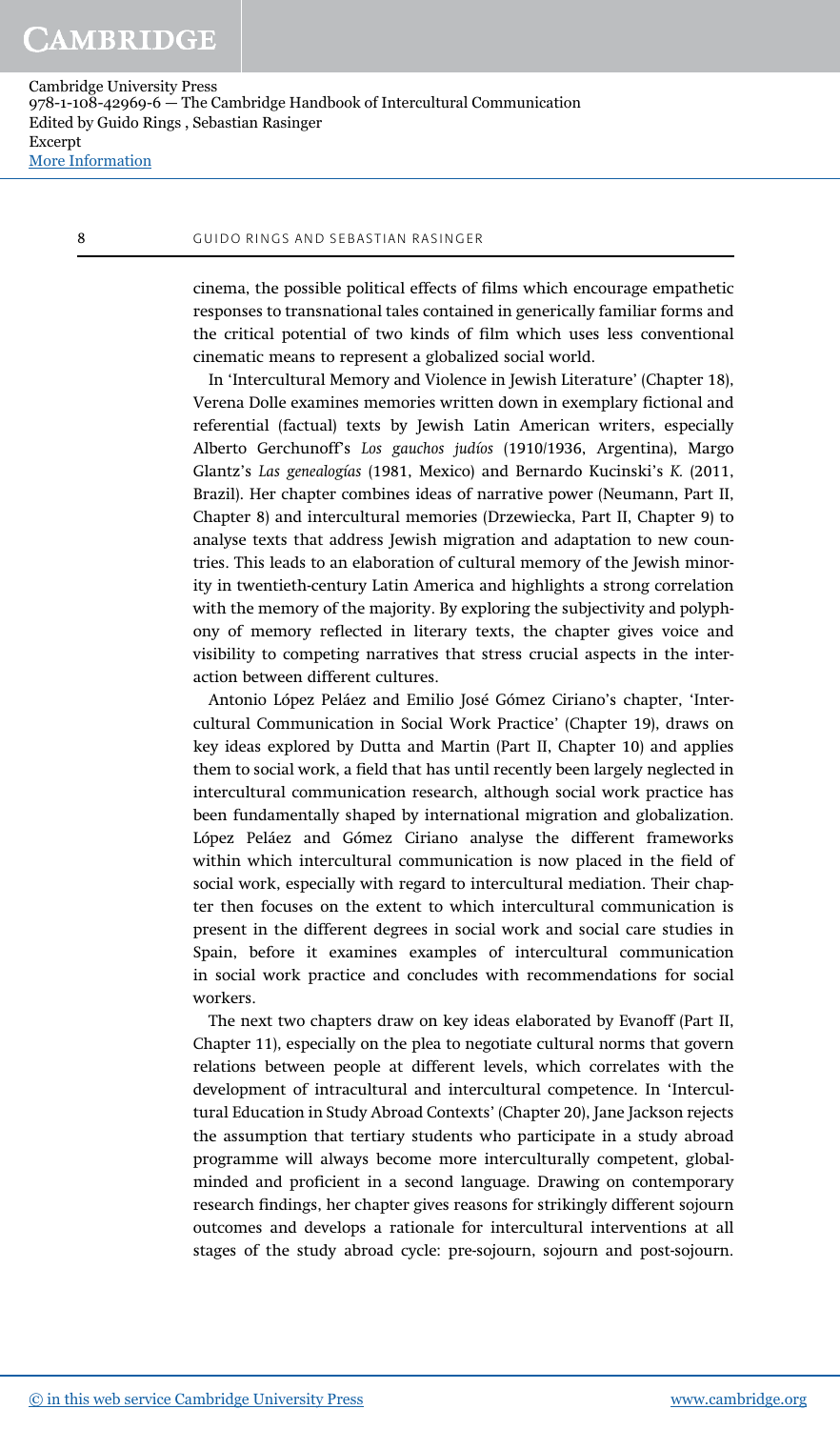*Introduction* 9

The chapter underscores the need to define key constructs (e.g. culture and interculturality) when designing an intervention and explains how recent advances in theories, pedagogy and technology are bringing about exciting changes in intercultural education in study abroad contexts. Examples of innovative intercultural pedagogy in a variety of study abroad programmes are presented, including interventions that encourage students to push past 'them versus us' discourse to acquire a more critical awareness of themselves and their positioning in the world. The chapter draws attention to the numerous benefits of linking intercultural theories and study abroad research findings with practice to help achieve some of the common aims of internationalization, including enhanced intercultural learning and engagement and global-mindedness. It also explains the importance of systematically documenting and sharing the lessons learned from intercultural interventions to improve study abroad learning, teaching and assessment practices.

Bertil Cottier's chapter, 'Intercultural Communication in the Courtroom: The Doctrine of Public Policy' (Chapter 21), explores the doctrine of *ordre public*, which allows judges to block the 'import' of unacceptable foreign customs and traditions and which has received significant attention in the context of enhanced international relations at the personal and social level, including interethnic marriages and mass immigration. The *ordre public* doctrine is examined in respect of issues pertaining to family law and succession law, two domains where its impact is most significant since marriage, divorce, filiation and inheritance are deeply rooted in social and religious values. Special attention is paid to the clash, generated by increasing immigration from Muslim countries, between Islamic legal institutions such as polygamy and repudiation and Western principles of equality and non-discrimination.

## 4 Application

The fourth part of *The Handbook* shifts focus towards the application of the different theories and approaches to intercultural communication in a range of different contexts.

Focusing on refugee students, Emmanuelle le Pichon-Vorstman, in her chapter 'Intercultural Communication in the Context of the Hypermobility of the School Population in and out of Europe' (Chapter 22), discusses how intercultural communication has imposed itself as a requirement with regard to the integration of these students in schools. In particular, le Pichon-Vorstman raises two key issues: (1) students' mobility and the organization of their educational trajectories; and (2) potential segregation and the danger of social exclusion of this vulnerable group of students.